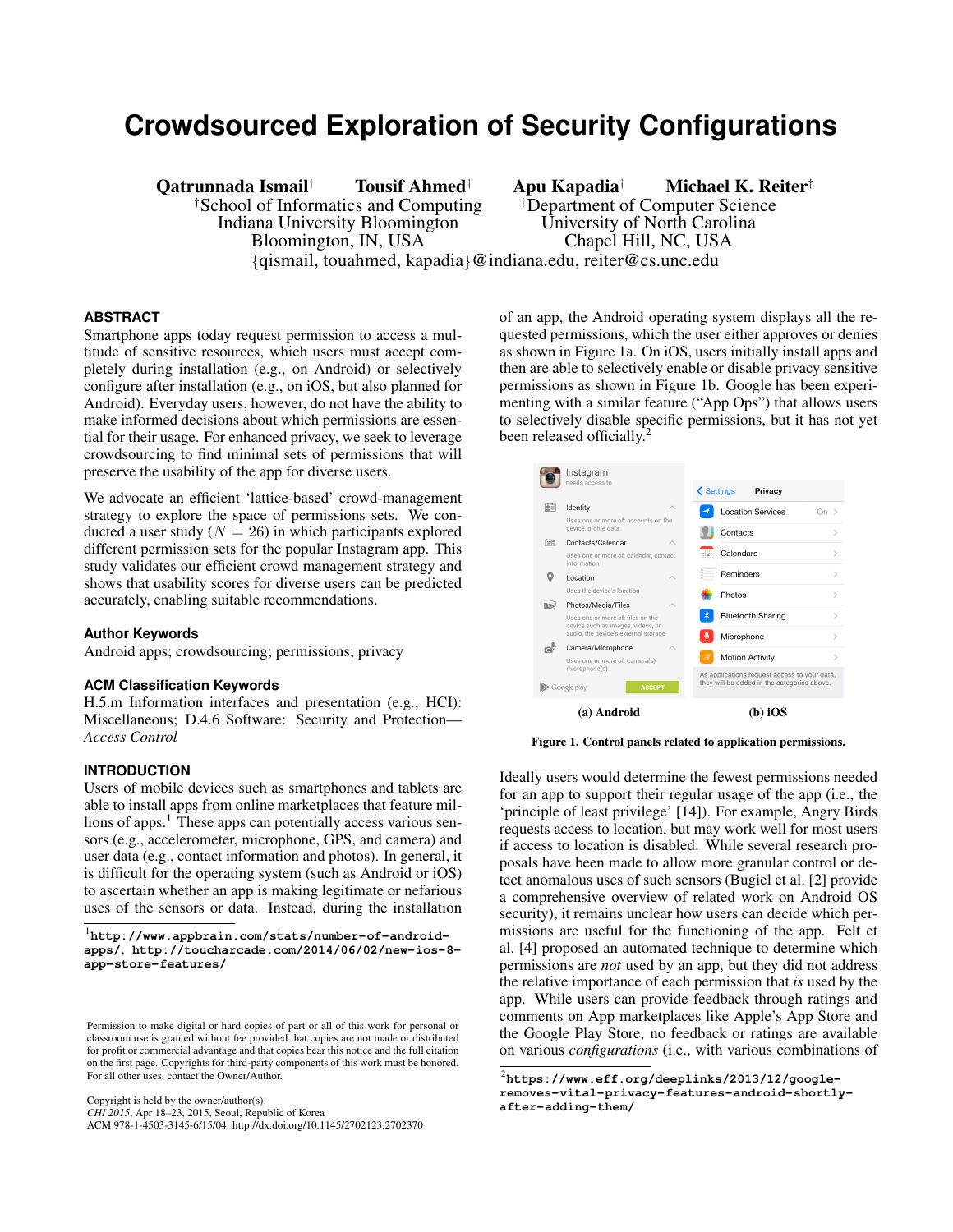permissions disabled) of the app. Indeed, there are too many possible configurations of an app, and it is not clear if it feasible to provide meaningful feedback about all configurations.

We advocate a crowdsourced approach that leverages humans to efficiently assess various security configurations for an app and identify app configurations that strike tradeoffs between privacy and usability suitable to each user. After gaining familiarity with an app, each crowd member would volunteer to utilize a small number of configurations for that app over a test period. Based on the usability scores of configurations given by a specific user, similar crowd members would be identified and then used to recommend configurations suitable to that user. We envision that our system can be easily integrated into popular app marketplaces such as the Apple App Store and the Google Play Store. Instead of rating only one configuration of an app, smartphone users would test and rate different configurations of apps. Then our system would recommend appropriate configurations to users based on their similarities to other users in the marketplace, i.e., the crowd.

The proposed approach, however, poses challenges. First, as the number  $n$  of permissions requested by an application increases, the number of possible permission sets increases exponentially  $(2^n)$ . Thus a scalable approach is needed to collaboratively explore the permission space. Second, even if these configurations can be collaboratively explored, it is not clear whether suitable recommendations can be made to a diverse set of users. A permission set that is acceptable to some users may not be acceptable to others. Finally, unobtrusively deploying and assessing configurations would benefit from measures of 'usability' that do not involve user intervention.

*Research questions.* This research seeks to leverage crowdsourcing to efficiently find a set of permissions for each user installing an app that strikes an acceptable balance between app usability and user privacy (by finding the permissions that are infrequently used by users or permissions that users do not mind losing). More specifically, we seek to answer the following research questions:

- R1: *Can we use crowdsourcing scalably to explore security configurations of an app?* Using crowdsourcing, we seek to obtain users' perspectives on the usability of the app when certain combinations of permissions are disabled. Based on the intuition that usability scores cannot generally increase when additional permissions are removed, we develop a 'lattice-based' approach to prune the search space of permission sets and evaluate its efficacy.
- R2: *Can we recommend suitable permission sets based on the crowd's ratings?* We would like to predict the suitability of various app configurations for users based on ratings obtained from the crowd (other users). In particular we explore whether collaborative filtering can be used to make such predictions effectively.
- R3: *What proxies can be used to determine the usability of an app without asking users for ratings explicitly?* We seek to find if we can ascertain the 'usability' of an app in automated ways, such as measuring the time spent by a user

using an app or logging any problems s/he encounters. Automated measures require fewer user interruptions and so could permit a less obtrusive exploration of the state space.

*Our contributions.* Before the suggested crowdsourcing strategy can be applied in general, we seek to validate our latticebased approach and the viability of making accurate predictions of usability scores. As a first step, we perform a user study ( $N = 26$ ) on one specific, but popular, app (Instagram). Participants tried different configurations of this app in which each configuration had specific permissions removed. Participants reported their feedback about each configuration and answered exit surveys at the end of the study.

We found that: 1) as more permissions were removed, the reported usability scores dropped (or did not increase) significantly, validating the lattice-based approach; 2) based on usability scores given by the crowd, we can predict participants' individual ratings for various subsets of permissions, and thus make suitable recommendations; and 3) to measure usability, instead of asking users for explicit feedback, other attributes such as the usage time of an app and the number of problems encountered are suitable proxies for usability.

# **RELATED WORK**

## **Crowdsourcing**

Crowdsourcing has been used in many studies related to Android privacy and security. Amini et al. [\[1\]](#page-9-3) developed App-Scanner, which analyzes and learns application behaviors to find privacy-related issues. In their crowdsourcing step, they ask users for their reactions to behaviors uncovered by their tool. Crowdsourcing was also used by Lin et al. [\[10\]](#page-9-4) to capture users' expectations about privacy-related behaviors of Android applications. They used their findings to design a technique to inform Android users about the way permissions are used by an application. However, it may not be clear to users how removing certain permissions may affect the usability of the app. In our crowdsourcing step, instead of only asking users about their *expectations*, we provide them with different configurations of applications (with different permissions removed) and get users' feedback based on their *experience* with those configurations.

## **Studying the Effects of Permission Removal**

Since users do not have fine-grained control over what specific permissions they grant apps in Android, researchers have proposed systems to give users the ability to do so. For example, Nauman et al. [\[12\]](#page-9-5) modified Android with an advanced application installer that enables users to allow or deny each individual permission requested at installation. Rather than asking users to evaluate permissions at installation, we instead ask them to evaluate an application with selected permissions disabled. We then use their feedback as a basis for performing collaborative filtering to benefit other users. Moreover, our method of disabling permissions does not modify Android.

There are also studies about the effects on applications' performance after removing permissions. Notably, Kennedy et al. [\[9\]](#page-9-6) proposed a system that removes permissions from Android applications to determine which removed permissions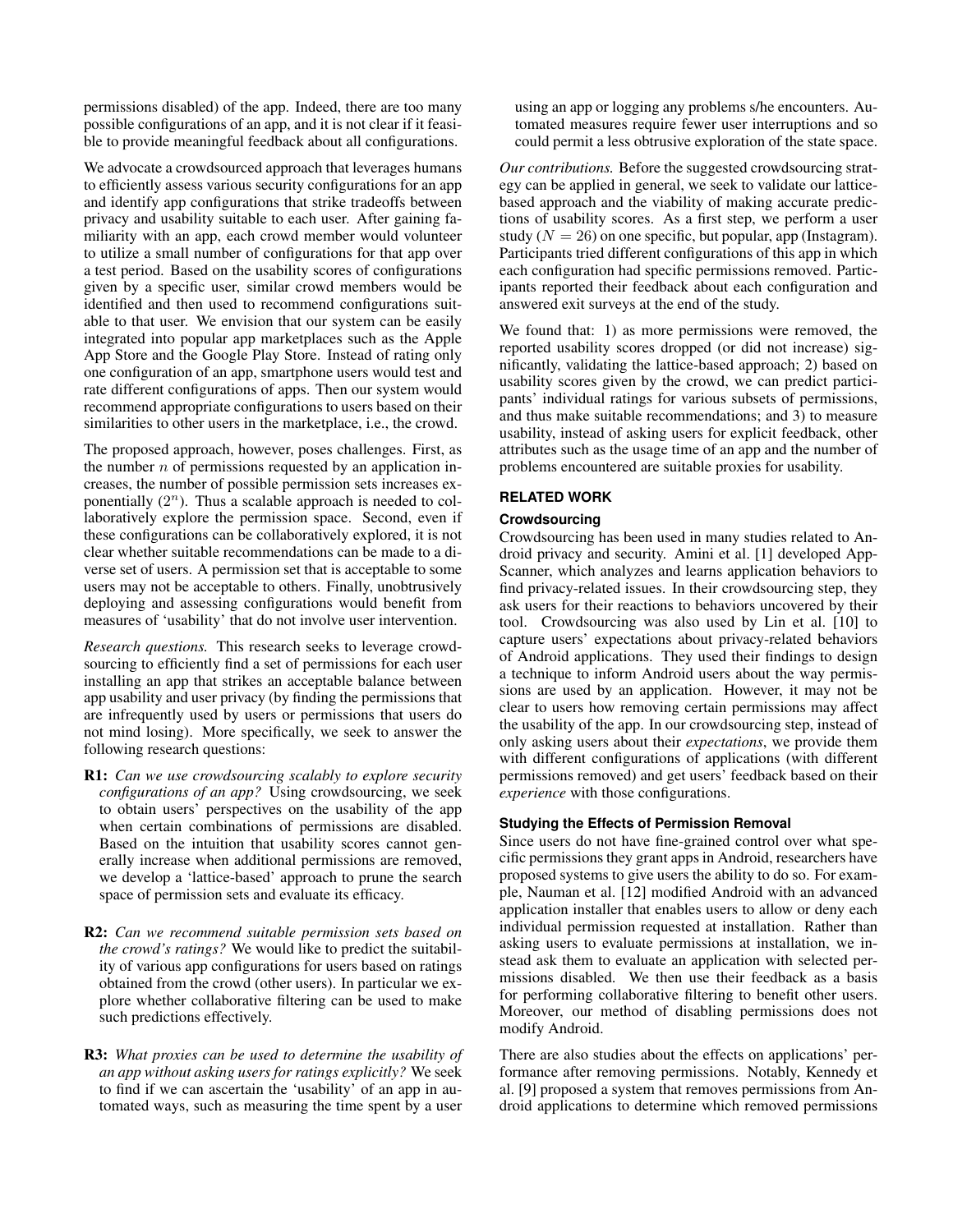cause the app to crash. Their system, however, focuses on an automated process for evaluating the run-time effects of removing permissions and does not assess the impact on users based on real-world usage, as we do.

App Ops, a feature in Android v4.3, allowed users to selectively disable permissions for apps on their phones. However, Google removed this feature in the next update, reporting that it was experimental and could cause apps to behave in unexpected ways. For our approach, we assume the apps being explored have reasonable exception handling. We expect that App Ops-like functionality will eventually be released for Android (as it is already available in iOS) and that most apps will handle permissions restrictions gracefully.

## **Users' Perspectives about Permissions**

Felt et al. [\[5,](#page-9-7) [6\]](#page-9-8) and Kelly et al. [\[7\]](#page-9-9) showed that the current way of displaying permissions is not clear to users and not effective at informing them about the potential risks of installing an app. Kelly et al. [\[8\]](#page-9-10) thus proposed a more effective way to display the permissions and found it to be helpful for users to make better decisions with respect to their privacy. Rather than asking users directly if they think a specific permission is needed, we let users test app configurations with some permissions removed and report their feedback. We expect a combination of these approaches would be useful, whereby useful suggestions through crowdsourcing can improve information provided in the installation interface.

#### **Collaborative Filtering**

Recommender systems are used to predict ratings and to create personal recommendations in various domains. By applying statistical methods and knowledge discovery techniques, it is possible to recommend products based on user preferences [\[15\]](#page-9-11). Collaborative filtering is a recommendation technique that is used for predicting a user's ratings for unknown products based on the user's previous ratings and aggregating other (similar) users' ratings. Two common techniques for collaborative filtering are 'user-based' collaborative filtering and 'item-based' collaborative filtering. In user-based collaborative filtering, a user's rating for any particular item is predicted from ratings by similar users for that item [\[13\]](#page-9-12). In item-based collaborative filtering, ratings for an item are predicted from ratings for similar items [\[16\]](#page-9-13). In this paper, we incorporate the idea of user-based collaborative filtering into the mobile app privacy domain and use it for predicting the suitability of various permission sets.

### **APPROACH**

In this section, we describe our proposed crowdsourcing approach, usability metrics, and recommender system. Moreover, we present the hypotheses that we test in our user study.

#### **Lattice Based Approach for Crowd Management**

We propose an approach whereby crowd members strategically explore the various permission sets of an app in a way that is scalable with the number of permissions requested by the app. Our main hypothesis here is that as the set of permissions removed grows, the 'usability' of the app does not increase. (We defer the discussion about how exactly we measure 'usability' to the next subsection.) Intuitively, if a set of permissions is made more restrictive, we expect the number of features of the app to also be reduced and thus result in a lower or equal rating.<sup>[3](#page-2-0)</sup> For example, if a user thinks that a specific app is unusable when location permission is removed, s/he is likely to think the same (or worse) if the location and camera permissions are removed together. This intuition suggests an approach of a structured exploration of the permission space as we formalize next.

The permission space can be represented by a lattice structure. Consider a lattice structure as shown in Figure [2](#page-2-1) for an app that requests four permissions. The nodes in the lattice represent the sets of *removed* permissions. The null vertex represents the original app where there are no permissions removed, so it is not shown in the figure. Each level in the lattice going upwards represents an increasing number of permissions removed. So, the first level represents nodes with one permission removed, the second level has nodes with two permissions removed, and so on.

<span id="page-2-1"></span>

Figure 2. The lattice structure where each node represents specific permissions that are removed.

We suggest the following crowd-based exploration strategy: First, the crowd explores the first level in the lattice and the average usability score is calculated for each node. If the scores of any of these nodes fall below a certain threshold, their ancestors can be pruned and not explored because the scores are expected to be non-increasing. For example, if we consider the lattice in Figure [2,](#page-2-1) after testing all four nodes in the first level, the node {4} has a score below the threshold. So, we prune all of this node's ancestors. This leaves us with fewer nodes to test as we proceed upwards. After testing the nodes  $\{1,2\}, \{1,3\}$  and  $\{2,3\}$ , we may find that the average score for {1,3} falls below the threshold, so we prune its ancestor {1,2,3}. This approach enables us to explore the

<span id="page-2-0"></span> $3^3$ Of course, this is not true as a rule. For example, removing one permission alone might cause the app to consistently crash, though in addition removing a second permission might prevent the app from ever attempting to use the first (and so from crashing). Though an artificial example, it shows that removing permissions need not monotonically decay the usability of the app. That said, recall that we assume apps will handle the removal of permissions gracefully; presumably this should already be true for iOS apps and will increasingly become so for Android apps once App Ops is (re)released.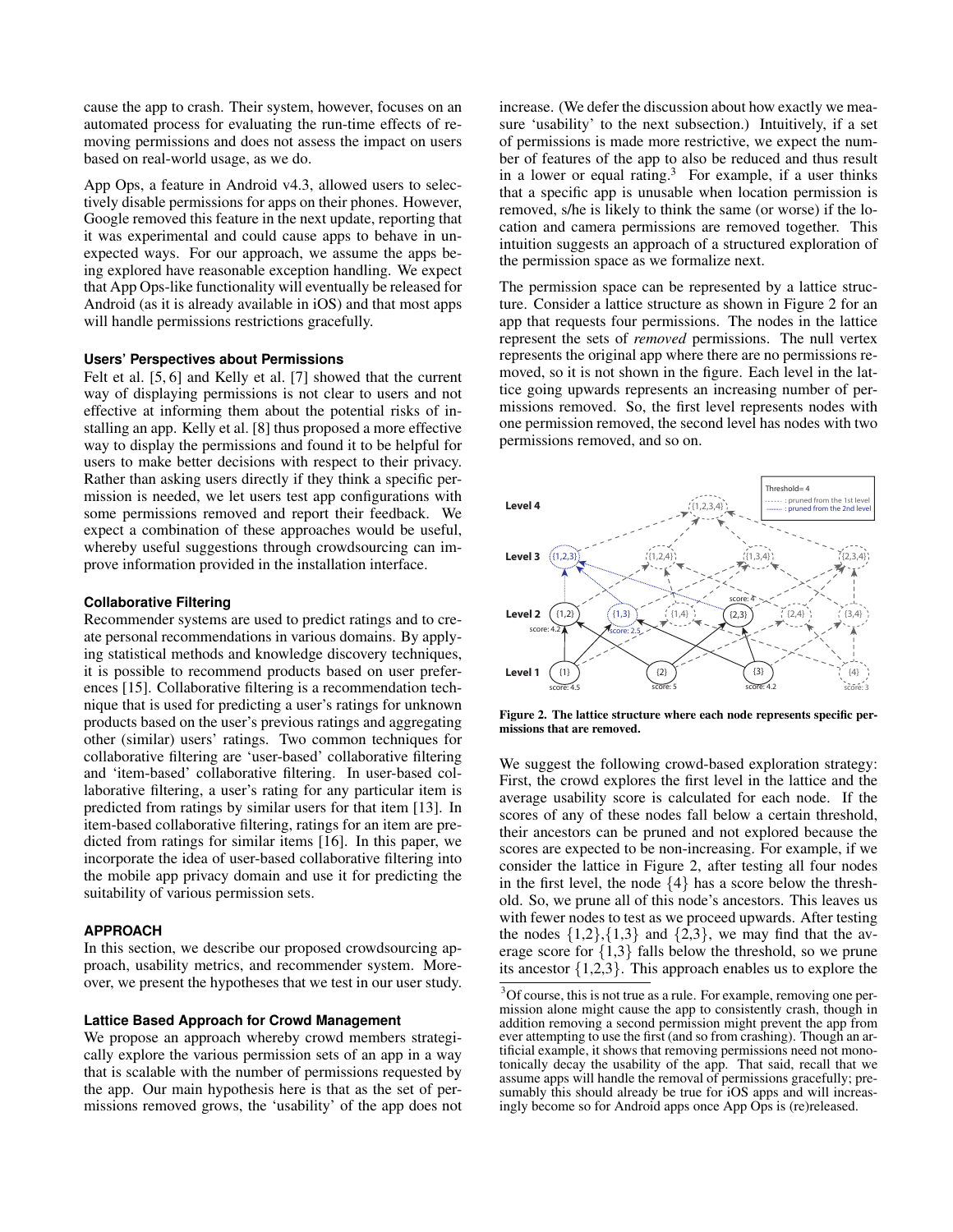permission space efficiently and find suitable configurations of permissions based on the crowd's reports, i.e., nodes {1,2} and  $\{2,3\}$  in our example. This technique can be more efficient than exploring the whole space, especially when the number *n* of permissions is large.

Before this strategy can be applied in practice, it is important to ascertain whether the presumed lattice-based relationship of usability scores holds. As a first step, we evaluate the following hypothesis for a specific application (Instagram):

H1: The usability scores of the nodes in the lattice are nonincreasing as we proceed upwards in the lattice and remove more permissions.

## **Measuring Usability**

In this paper we use the term "usability" to refer to how 'acceptable' users consider an application to be when some of its advertised functionality has been intentionally restricted. We obtain this 'ground truth' information by asking participants about their level of acceptance of using a configuration of the app (until the next major app update) with specific features disabled. We also ask them to rate the different configurations compared to the original app in which no permissions are removed. In our envisioned crowdsourcing system, we seek to measure the usability of an app indirectly without user intervention by using indirect measures that can serve as a proxy for usability. Those measures include the time spent using an app and whether there are problems found while using it.

Therefore, we have the hypotheses mentioned below. We also test whether the 'ratings' provided by users agree with the 'acceptability' scores (lending validity to using 'acceptability' as a ground-truth measure):

- H2: Under the assumption that the original app is perceived as usable by users, a user's rating of a customized configuration of the app as better or worse than the original is a good predictor for the whether the user finds the customized configuration acceptable.
- H3: The time spent using a customized configuration of the app can be used as a proxy to measure its usability. This means that participants who use a particular configuration longer than another configuration find the former configuration more acceptable.
- H4: Whether users find problems in a customized configuration of an app can be used as a proxy to measure its usability. Participants who identify more problems in a configuration of an app will rate it as less usable than a configuration for an app where fewer problems are encountered.

#### **Recommender System**

Our goal is to leverage the crowd-based exploration of the permission subsets to recommend a suitable one for a particular user. We advocate a 'user-based collaborative filtering' approach [\[13\]](#page-9-12) to recommend permission subsets to users based on their similarity (of ratings) to other users in the crowd.

The user-based collaborative filtering computes the predicted ratings for user  $u \in U$  on all 'items'  $\in I$  where the items represent permission subsets that  $u$  did not try. The algorithm first identifies the most similar users to  $u$  based on similarity in their ratings for the common items that they have tried. Those users are denoted by k-*nearest neighbors* where k is the number of those similar users. The predicted rating for user u on any item  $j \in I$  is then computed as [\[3\]](#page-9-14):

$$
p_{u,j} = \bar{r}_u + \frac{\sum_{v \in \text{Neighbors}(u)} s(u,v)(r_{v,j} - \bar{r}_v)}{\sum_{v \in \text{Neighbors}(u)} |s(u,v)|}
$$

where  $\bar{r}_u$  is the mean rating for user u (across all items rated by that user), Neighbors $(u)$  is the list of u's similar users,  $r_{v,i}$  is the usability rating of user v for permission set j (a positive integer in our case), and  $s(u, v)$  is the 'similarity' between user  $u$  and his neighbor  $v$ . This formula calculates the difference between each neighbor  $v$ 's rating for item  $j$  and  $v$ 's mean rating for all items, takes the weighted mean of this difference across neighbors (using a similarity measure as the weight), and then applies this difference to  $u$ 's mean rating. We give an example in the Findings section (see Table [3\)](#page-7-0).

The similarity measure  $s(u, v)$  can be computed, e.g., using the 'cosine similarity' of the users' rating vectors, which is shown in the formula bellow.  $r_u$  and  $r_v$  are users' u and v ratings vectors and the unknown ratings are replaced by 0.

$$
s(u, v) = \frac{\mathbf{r}_u \cdot \mathbf{r}_v}{\|\mathbf{r}_u\| \|\mathbf{r}_v\|} = \frac{\sum_{i=1}^n r_{u,i} r_{v,i}}{\sqrt{\sum_{i=1}^n r_{u,i}^2} \sqrt{\sum_{i=1}^n r_{v,i}^2}}
$$

We propose a specialized approach based on the lattice structure. For example, we may want to recommend as restrictive a permission set as possible (higher up in the lattice, which means enhanced privacy) as long as the usability score does not fall below a certain threshold. Furthermore, the latticebased structure can be leveraged to improve the accuracy of our predictions given the relationship between nodes in the lattice. As hypothesized in H1, as we remove more permissions, the usability scores of the apps are non-increasing. So, if the predicted score of any node in the lattice is greater than any of its children scores, we set the predicted score for that node to the minimum score of the children nodes. For example, as we can see from the lattice depicted in Figure [2,](#page-2-1) node  $\{1, 2\}$  has two children  $\{1\}$  and  $\{2\}$ . If the predicted score for node  $\{1, 2\}$  is 5.5, our algorithm sets it to 4.5 which is the minimum score of node  $\{1\} = 4.5$  and  $\{2\} = 5$ . We refer to this approach as the "clamping technique", since the recommended score is clamped to the highest value allowable by the user's own scores in the lattice.

We evaluate how accurately the suggested collaborative filtering approach can be used to predict usability scores for users, and thus the viability of a crowdsourcing-based approach for identifying configurations of applications that balance usability and privacy for individual users.

## **STUDY METHODOLOGY**

#### **System Implementation**

To answer our research questions, we conducted a user study in which we focused on Instagram, which is a popular social networking and photo/video sharing Android app. Throughout the paper, we refer to Instagram as the "test app". In the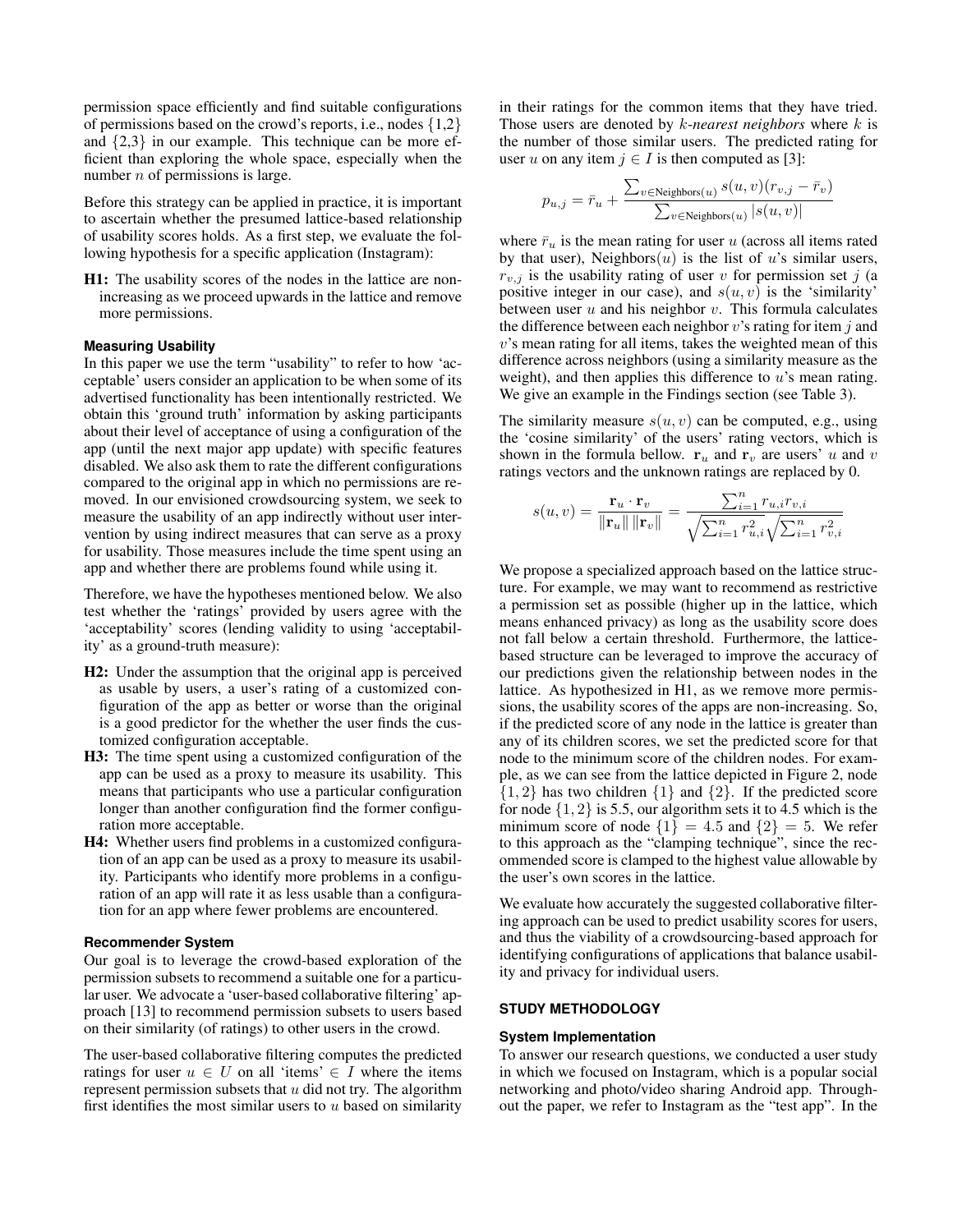study, participants installed an Android app called "the ratings app", to provide them with different configurations of the test app and collect their feedback on each configuration.

*Choice of the test app.* The test app, Instagram, is a photo/video sharing and social networking app. We chose this specific app because it is one of the popular free Android apps in the Google Play store. Besides being popular, the test app requests several permissions categorized as "dangerous" (according to Android's classification), $4$  providing access to sensitive user data such as their location and the camera. As permissions in Android apps are divided into four different levels depending on their risk level, we focus on the permissions in the 'dangerous' level. Permissions on this category are displayed to users upon installation of an app and need to be approved to complete the installation process [\[5\]](#page-9-7). In our study, we focused on four such permissions providing access to: (1) location, (2) contacts, (3) camera, and (4) microphone.

*Customization of the test app for exploration.* We used the Android-apktool<sup>[5](#page-4-1)</sup> to unpack the test app's Android application package file (apk file) and access the app's manifest file. The manifest file includes the list of requested permissions. We then created different customized configurations of the test app by removing one or more permissions from the manifest file and then recompiling and repackaging the apk files. We did not have access to the the test app's code itself, and we made no modifications to the application code.

We created all possible configurations of the app by removing one or more of the four permissions listed above. This gave us a total of 15 customized configurations of the test app. The configurations are shown in Figure [4.](#page-5-0)

*The ratings app.* When participants installed the ratings app on their phones, they were prompted to install one of the customized configurations of the test app after they removed the original app. After installing a customized configuration of the test app, participants had two days to use it; a timer displayed the time left to request the next configuration of the test app as shown in Figure [3.](#page-4-2) Also, participants were allowed

<span id="page-4-2"></span>

Figure 3. The ratings app home screen

to ask for a different configuration of the test app at any time before the timer ended, but with a \$0.50 deduction from their overall compensation. Moreover, the amount of money earned in the study was displayed by the ratings app as shown in Figure [3.](#page-4-2) As such, our compensation scheme (described in more detail in the Study Procedure Section) motivated participants to think carefully before requesting a new configuration.

*Collecting participants' feedback.* At the end of the two-day period for exploring a configuration of the test app, participants received notifications to both their phones and email to remind them to visit the ratings app and request the next configuration of the test app. When participants requested a new configuration by clicking on the reset button, a survey dialog sought their feedback about the configuration that they just used. The survey questions are shown in the Appendix, which we summarize here:

- Q1. We asked participants about whether they encountered problems in the configuration they just used.
- Q2. We listed the disabled features (based on the removed permissions) and asked participants to rate, on a 7-point Likert scale, how acceptable they found this configuration (if they had to use it until the next major app update).
- Q3. We asked participants to rate the test app's configuration compared to the original one in which there were no permissions removed.
- Q4. We asked participants to estimate the amount of time they used that configuration of the test app.

After answering the questionnaire, participants were given a different configuration of the test app and the timer was reset.

*Back-end.* When participants asked for a different configuration of the test app, the ratings app connected to a remote server in which participants' answers to the questionnaire described above were recorded and a customized configuration of the test app was retrieved. One of the customized configurations was chosen at random while making sure that it was not previously used by the requesting participant. We also set a threshold for the number of times that each configuration was tested to make sure that we did not end up with some configurations used much more than others. Moreover, to make sure that participants actually used the provided configuration of the test app, the Ratings App kept track of whenever participants used the test app on their phones. This information was recorded at the back-end.

### **Design Rationale**

*Minimizing learning effects.* The collaborative filtering approach generates recommendations by analyzing multiple ratings from each participant. Thus we needed each participant to test multiple app configurations, as they would in a real system. To minimize learning effects due to repeated exploration by the same participant, we randomized the app configurations, and their order, tested by each participant. Thus participants could not predict whether subsequent configurations would be more (or less) restrictive, and which permissions would be removed.

*Managing participant workload.* In collaborative filtering, more ratings from a single user generally produce better recommendations for that user (e.g., getting better movie recommendations from Netflix as the viewer watches and rates more movies). We did not want to induce fatigue in our participants (e.g., assigning too many configurations to each participant) and wanted to ensure that participants had enough time to explore each configuration to make an informed decision. Based on a pilot study with two undergraduate stu-

<span id="page-4-0"></span><sup>4</sup> **[http://developer.android.com/guide/topics/](http://developer.android.com/guide/topics/manifest/permission-element.html) [manifest/permission-element.html](http://developer.android.com/guide/topics/manifest/permission-element.html)**

<span id="page-4-1"></span><sup>5</sup> **<https://code.google.com/p/android-apktool/>**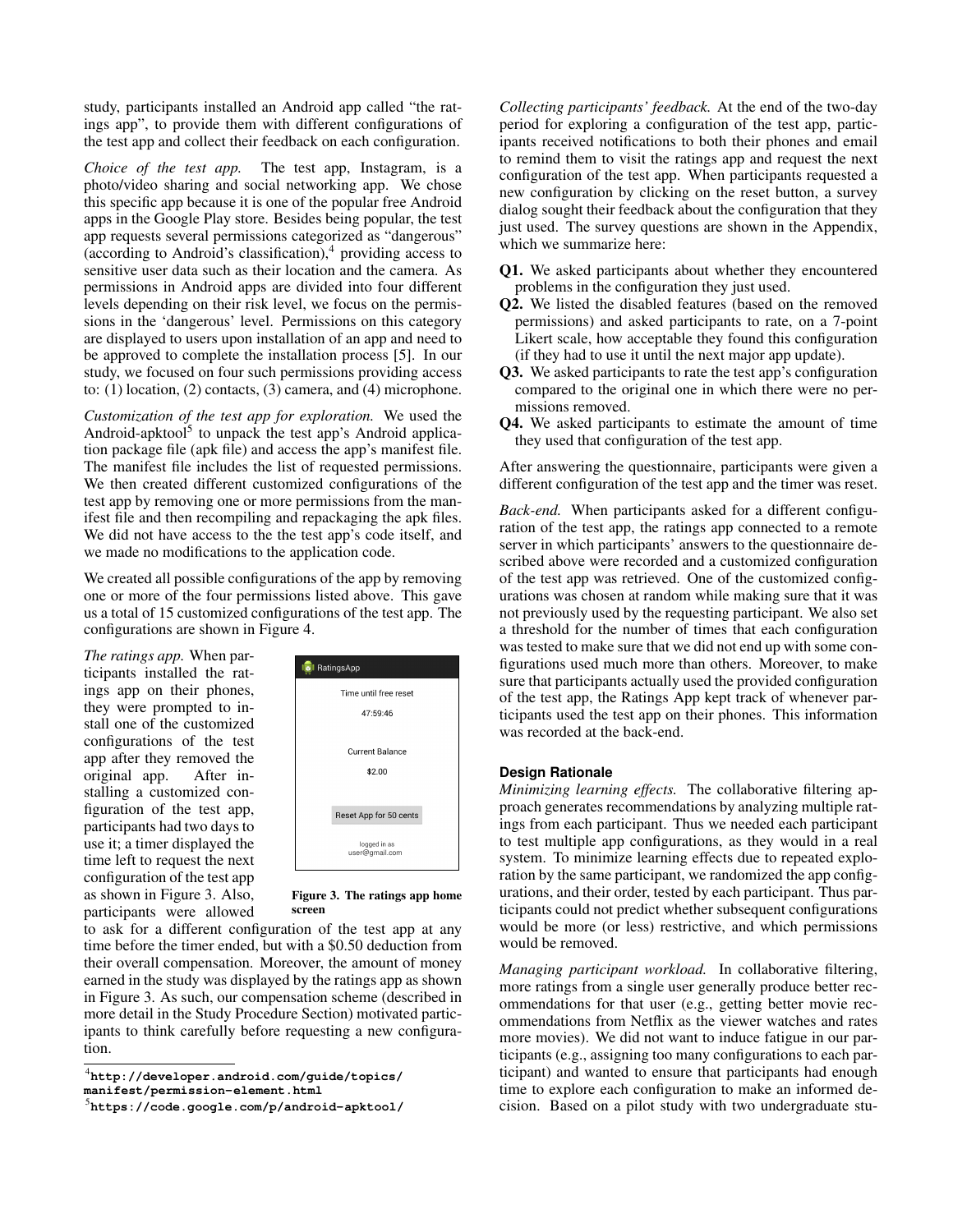dents, we determined that 5 configurations over 10 days was a reasonable workload to meet both goals, and we devised a compensation scheme as discussed in the next section based on this workload. We note that in our exit survey, 20 out of 26 participants said they felt they had enough time to explore each of their assigned configurations.

## **Study Procedure**

*Enrollment.* Participants were required to be at least 18 years old, to have lived in the United States for at least five years, to have an Android phone with a data plan, and to already be using Instagram. Qualified participants reported to our lab to enroll in the study. They were informed of the purpose and process of the study. After consenting, participants installed the ratings app. We provided two demo configurations of the test app, allowing participants to familiarize themselves with the ratings app and the study process. We then instructed the participants to contact us after completing the study.

*Ethical considerations.* Our study was IRB-approved, and Indiana University's General Counsel approved our modification of Instagram's manifest file based on a 'Fair Use' analysis of its license agreement.

*End of study questionnaire.* At the end of the study, participants were given a questionnaire that asked for their technical backgrounds, demographics, and feedback. It also included questions related to assessing privacy attitudes.

*Compensation and incentive scheme.* Study participants were paid up to \$25 upon the completion of the study. The study was designed to last approximately 10 days and participants earned \$2 per day. However, this amount could be affected in the following situations:

- If the participant was supposed to reset the test app at the end of the two-day period but did not do so for a whole day, s/he did not earn the \$2 for that day. We used this as an incentive to motivate participants to continue trying different configurations of the test app throughout the study.
- If the participant reset the test app before the end of the two-day period in which s/he was to use the test app, \$0.50 was deducted from his/her overall balance. We used this penalty to make participants think twice about whether the current configuration was tolerable. So, if a participant was trying to use a feature that had been disabled, whether s/he asked for a new configuration and lost \$0.50 or waited depended on how important this feature was to him/her.

At the end of the study, if no money was deducted from the participant's balance, s/he earned \$20. An extra \$5 was added if s/he answered the end-of-study questionnaire, which resulted in a maximum compensation of \$25.

## **FINDINGS**

### **Participants**

We recruited our participants from Bloomington, IN, USA (a college town that is home to Indiana University) by using flyers, online university classifieds advertisements, and student mailing lists. The study lasted for two months (Feb–Mar 2014). Overall, 30 participants enrolled in our study, 4 of

<span id="page-5-0"></span>

Figure 4. The lattice structure where each node represents specific removed permissions. The red arrows indicate slight increases in scores which are not statistically significant.

which did not complete the study (testing fewer than 5 configurations) so we removed their ratings. Therefore, in our analysis, we considered the 26 participants who finished the study and we ended up with a total of 137 ratings. In our sample, most of the participants (22 participants) tested 5 configurations of the test app, 3 participants tested 6 configurations and 1 participant tested 9. For the participant who tested 9, he/she repeatedly received a configuration with the camera permission removed and thus requested more configurations than most. Each configuration of the test app was rated by at least 8 participants and at most 11 participants.

Among these 26 participants, 15 were females (57.7%) and 11 were males (42.3%). All but one were students. Seven (26.9%) were Informatics or Computer Science majors, while the rest came from diverse, non-technical majors.

### **Analysis of the Lattice Structure**

Figure [4](#page-5-0) shows the average acceptance score (M), standard deviation (SD), and number of participants (#u) per test app configuration as well as aggregated per level in the lattice. Our main hypothesis about the acceptance scores (as a usability measure)—i.e., that they are generally not increasing as we remove more permissions—is evidenced in Figure [4.](#page-5-0)

Figure [5](#page-5-1) also shows that as we remove more permissions, the acceptance scores tend to decrease or stay the same. The big circles in Figure [5](#page-5-1) indicate whether the participant encountered a problem or not (Q1 in the survey).



<span id="page-5-1"></span>

Figure 5. Scatter plot showing the effects on acceptance scores as we remove more permissions.

model such as the linear mixed effects model which takes into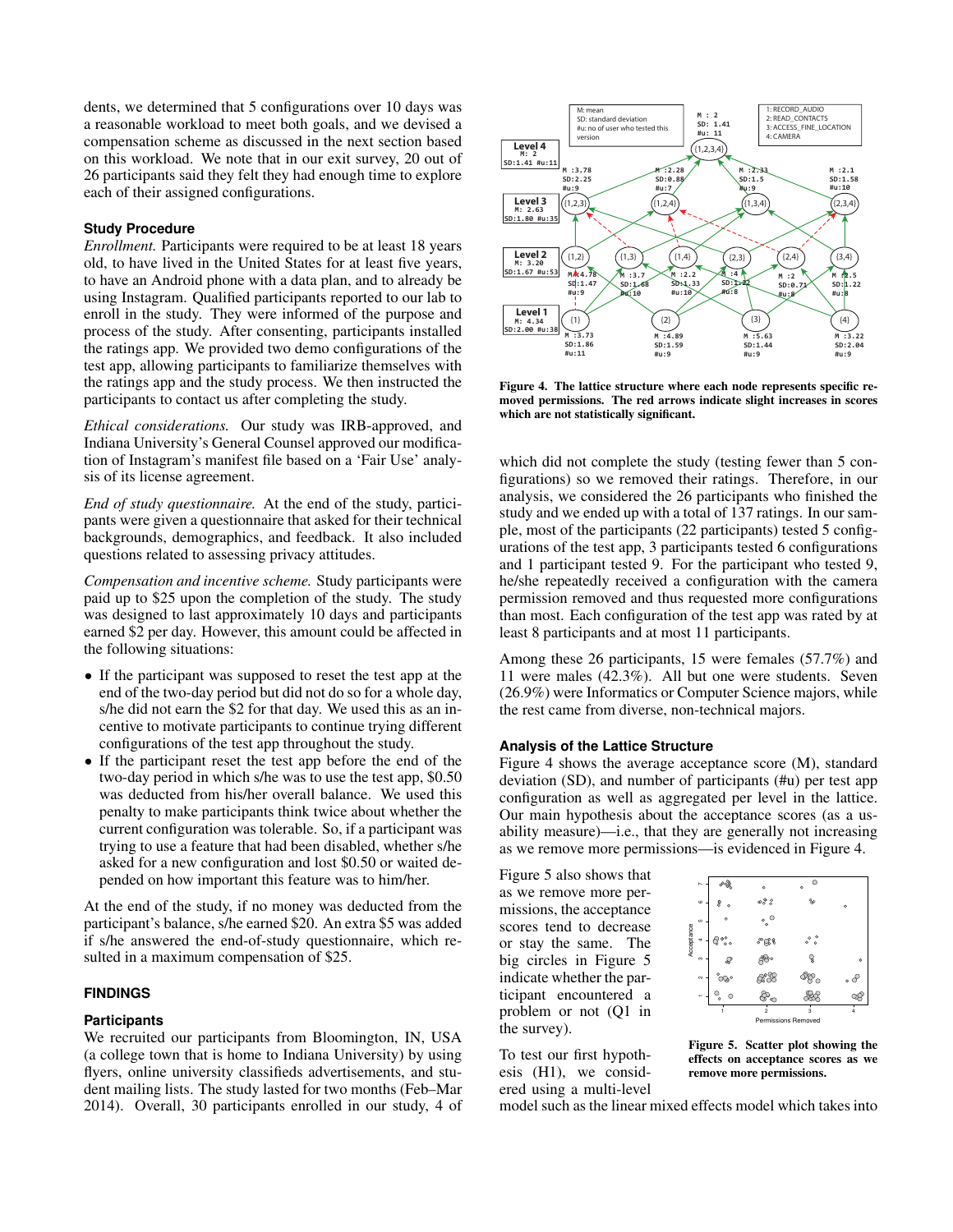account the effects of having users contributing multiple data points. However, the homoscedasticity assumption is violated in our data because the variances of the acceptance scores of different permission subsets are not equal; therefore, we used non-parametric tests. Our conclusions hold using both the linear mixed effects model and the non-parametric tests but we report the latter because they are typically more conservative, making fewer assumptions.

We first ran a Kruskal-Wallis test, which is a non-parametric one-way (single factor) ANOVA. This test shows if there is a statistically significant difference between variables but it does not provide information about the nature of the difference (increase or decrease). To examine the difference, we ran a follow-up post hoc test. We ran the non-parametric version of the t-test called the Wilcoxon rank-sum test and since this is a post-hoc test that involves multiple comparisons, we used the Benjamini-Hochberg method to adjust the p-values from the test to control the false discovery rate. The result of Kruskal-Wallis test ( $\chi^2 = 21.48$ , df = 3, p < 0.001) indicates that there is significant difference in participants' acceptance scores due to the number of permissions removed. The results of the Wilcoxon rank-sum post-hoc test are shown in Table [1](#page-6-0) where the parameter W and the p-value assess the significance of the difference (the decrease) between the variables (# of permissions removed).

Table [1](#page-6-0) shows that as more permissions are removed, the acceptance scores decline significantly until 4 permissions are removed (at which point there is no significant difference in the scores compared to removing 3 permissions). This means that as we go from level 3 to 4, the acceptance values are neither increasing nor decreasing significantly. One reason could be that we have few data points for level 4, where we have only one node compared to the other levels. Given that the significant difference between levels indicates a significant decrease, we can reject the null hypothesis and accept our first hypothesis (H1) that the acceptance scores are nonincreasing as we remove more permissions.

<span id="page-6-0"></span>

| Comparison of #<br>permissions removed | W      | p-value      | <b>Adjusted</b><br>p-value |
|----------------------------------------|--------|--------------|----------------------------|
| 1 vs. 2                                | 1336.0 | $0.009**$    | $0.015*$                   |
| 1 vs. 3                                | 990.0  | $< 0.001***$ | $0.002**$                  |
| $1 \text{ vs. } 4$                     | 349.0  | $0.001**$    | $0.002**$                  |
| $2 \text{ vs. } 3$                     | 1143.0 | $0.024*$     | $0.029*$                   |
| $2 \text{ vs. } 4$                     | 423.5  | $0.017*$     | $0.025*$                   |
| $3 \text{ vs. } 4$                     | 233.5  | 0.275        | 0.275                      |

Statistical significance: \*\*\*  $p < 0.001$ , \*\*  $p < 0.01$ , \*  $p < 0.05$ 

#### Table 1. Wilcoxon rank-sum results for the statistical significance of the decrease in acceptance scores as we remove more permissions.

In addition to the Kruskal-Wallis test, we performed a correlation analysis using Spearman's Rank Coefficient, which measures the tendency for two variables to increase or decrease together. While the p-value tells us the significance of the correlation between the variables,  $\rho$  tells us whether the variables are monotonically increasing or decreasing and the degree of monotonicity. Testing the acceptance score versus the

number of permissions removed, we found a significant negative relationship ( $\rho = -0.39$ , p < 0.001), indicating that as more permissions are removed, the participants' acceptance scores decline; this supports the results of the previous test.

*Special cases.* Though we have shown that the acceptance scores are non-increasing as we move upward in the lattice, there are some exceptions in our data, shown by dashed red edges in Figure [4.](#page-5-0) However, based on Wilcoxon rank-sum tests, these increases are not significant ( $p > 0.05$ ).

*Lattice pruning approach.* As this is an exploratory study, we focused on four permissions to be able to explore all subsets of permissions (all nodes in the lattice). We thus could test whether we can use the proposed pruning strategy on the lattice instead of testing all nodes in the lattice individually. Based on our questionnaire, an acceptability score of 4 can be chosen as the usability threshold, which means any node with acceptance value below 4 is not acceptable and thus its ancestors can be pruned. While we have tested only one specific app, these results point to the viability of a lattice-based approach for crowd management. This particular lattice suggests that configurations that disable access to {contacts}, {location}, and {contacts, location} are promising configurations that trade off usability and privacy for Instagram. Moreover, after the first level, only the {contacts, location} configuration would have been explored by the strategy.

## **Rating and Acceptance Scores**

In the Methodology section, we summarized the survey questions that we asked participants after using each configuration of the test app. While in Q2 we asked about the participant's acceptance of using the app knowing that specific features were disabled, in Q3 we asked participants to rate the used configuration compared to the original app. Both questions measure, in different ways, how much participants like the app they used. Our data indicates that there is agreement between the two variables which means that the higher the rating, the higher the acceptance score. We used Spearman's Rank Correlation test to see if acceptance level (Q2) can substitute for rating (Q3) in analyses (hypothesis H2). We found a statistically significant positive relationship between the variables ( $\rho = 0.84$ ,  $p < 0.001$ ), and so we can accept H2.

### **Usability Proxies**

To test our hypotheses regarding whether proxies can be used to indirectly determine the usability/acceptability of an app, we analyzed the relationships among the other variables and the acceptance score. Those variables are the time that participants reported using a specific configuration of the app and whether participants found a problem related to the disabled permissions in the app. Those variables correspond to survey questions Q4 and Q1. Figure [6a](#page-8-0) shows the relationship between the acceptance score (y-axis) and the total usage time (x-axis), and Figure [6b](#page-8-0) shows the relationship between the acceptance score (y-axis) and whether participants found a problem or not (x-axis). We can see in the figures that participants who reported using the app as much or more than the original app (total usage values 2 and 3) tended to give higher acceptance scores than those who reported using it less (total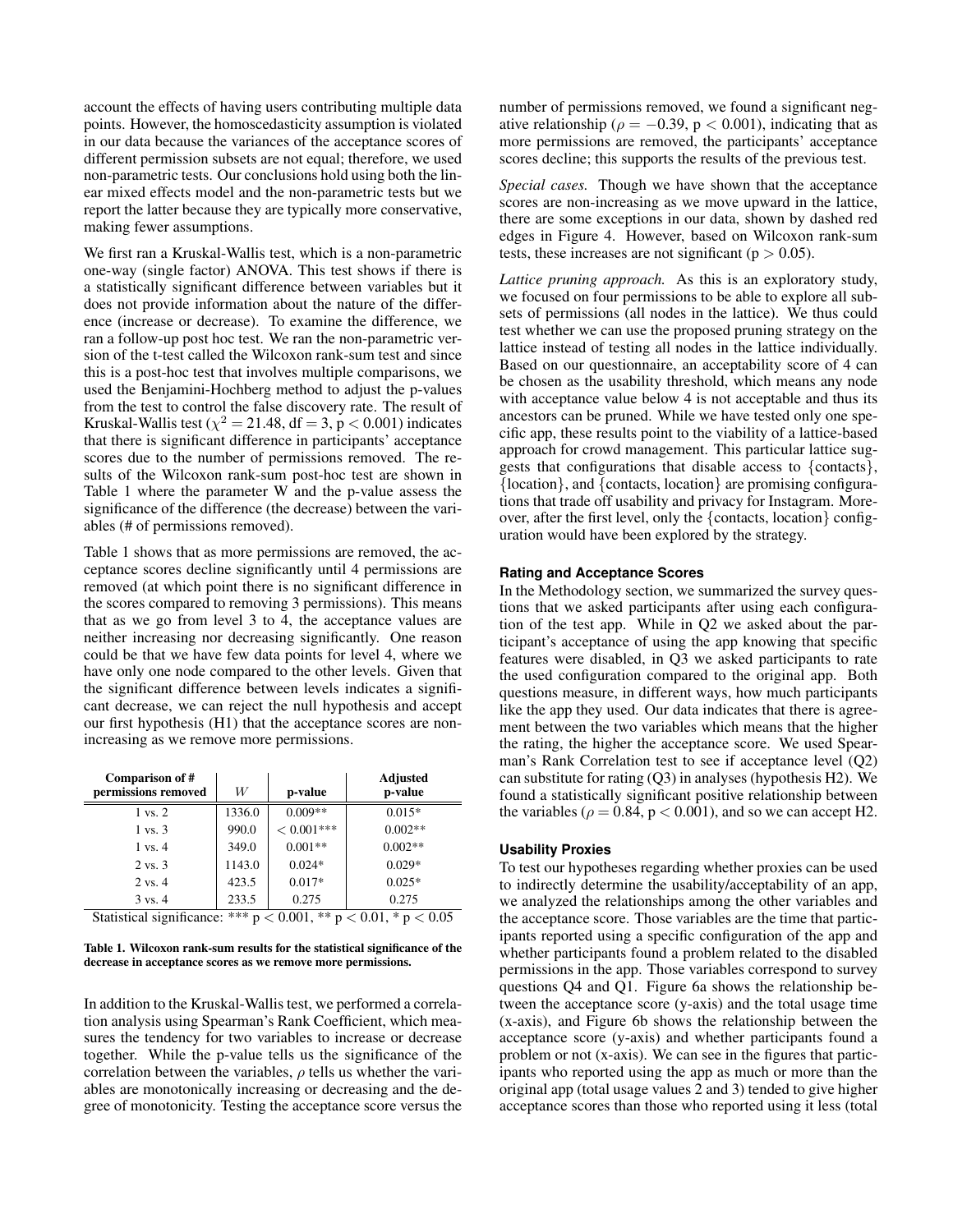<span id="page-7-1"></span>

| Variable                                                                    |              | Spearman's<br><b>Rank Test</b> |              | Wilcoxon<br><b>Rank-Sum Test</b> |              |
|-----------------------------------------------------------------------------|--------------|--------------------------------|--------------|----------------------------------|--------------|
| <b>Dependent</b>                                                            | Independent  | $\mathcal{O}$                  | p-value      | W                                | p-value      |
| Acceptance $(02)$                                                           | Usage $(O4)$ | 0.47                           | $< 0.001***$ | 993                              | $< 0.001***$ |
| Acceptance $(02)$                                                           | Problem (Q1) | $-0.64$                        | $< 0.001***$ | 4290                             | $< 0.001***$ |
| Usage $(O4)$                                                                | Problem (Q1) | $-0.49$                        | $< 0.001***$ | 3619                             | $< 0.001***$ |
| Statistical significance: *** $p < 0.001$ ,<br>** $p < 0.01$ , * $p < 0.05$ |              |                                |              |                                  |              |

Table 2. Statistical significance results of the relationship between the other usability proxies.

usage value 1). Also, finding a problem affected the scores negatively and caused participants to give lower acceptance scores.

To test the significance of these findings, we ran both the Wilcoxon rank-sum and Spearman's Rank Coefficient tests. The results (Table [2\)](#page-7-1) suggest significant relationships between the variables. The first row indicates a significant positive relationship between the usage time and acceptance score, i.e., the higher the usage time, the higher the acceptance score. The second row shows a negative relationship: whenever participants encountered problems, the acceptance scores declined. Since both relationships are statistically significant ( $p < 0.001$ ), we can accept both H3 and H4.

Moreover, we analyzed the relationship between the usage time and finding a problem as shown in Figure [6c.](#page-8-0) We found a negative significant relationship between them as shown in the last row of Table [2.](#page-7-1) This indicates that whenever a problem was encountered, the usage time declined significantly.

### **Predicting User Ratings**

We tested the collaborative filtering algorithm described earlier on 137 ratings from 26 participants who, on average, rated five configurations of the test app. We used the acceptance score, which was recorded on a 7-point Likert scale, as the usability measure. To calculate accuracy, we iteratively considered one of the participants' ratings as unknown and tried to predict it. Then we compared the predicted rating with the known (ground-truth) rating, specifically calculating the mean absolute error (MAE) and root mean square error (RMSE) of the collaborative filtering algorithm.

Before presenting our results, we first provide a concrete example from our dataset. Table [3](#page-7-0) shows ratings for one participant ('active user') for whom the rating for node  $\{1,2\}$  is being predicted. The 'Actual' column shows the participant's actual ratings for various configurations, including the rating for {1,2} in parentheses, which is treated as the ground truth. In the 'Nearest Neighbors' column, we show the ratings of the two closest neighbors of the active user based on their cosine similarity of the rating vectors with the active user. Note that this metric normalizes participants' scores, and so Neighbor 1 is close to the active user despite having generally higher scores. The last column of Table [3](#page-7-0) shows the predicted rating for node  $\{1, 2\}$ . The predicted rating accounts for variations in the average ratings for individual users and in this case results in a prediction of 3.97. Applying the clamping technique, we set the prediction to 3 because 3.97 is greater than the rating value for the child node  $\{1\}$  in the lattice structure. In this example clamping yields better results.

<span id="page-7-0"></span>

| <b>Node</b>                | <b>Nearest</b><br><b>Neighbors</b> |            | <b>Active User</b> |            |  |
|----------------------------|------------------------------------|------------|--------------------|------------|--|
|                            | Neighbor 1                         | Neighbor 2 | Actual             | Prediction |  |
| $\{1\}$                    |                                    | 3          | 3                  |            |  |
| ${2}$                      | 6                                  |            |                    |            |  |
| ${4}$                      |                                    |            |                    |            |  |
| ${1, 2}$                   | 6                                  | 4          | ?(2)               | 3          |  |
| ${1,3}$                    | 3                                  |            | 3                  |            |  |
| ${2, 4}$                   |                                    | 2          | $\overline{2}$     |            |  |
| $\{3, 4\}$                 | 2                                  |            |                    |            |  |
| ${1, 3, 4}$<br>${2, 3, 4}$ |                                    | 2          |                    |            |  |
|                            |                                    |            |                    |            |  |

Table 3. Example of the prediction algorithm

<span id="page-7-2"></span>

| # of Nearest Neighbors | Actual     |             | <b>Clamping</b> |             |
|------------------------|------------|-------------|-----------------|-------------|
|                        | <b>MAE</b> | <b>RMSE</b> | <b>MAE</b>      | <b>RMSE</b> |
|                        | 1.402      | 2.098       | 1.312           | 1.974       |
| 2                      | 1.375      | 2.072       | 1.301           | 1.987       |
| 3                      | 1.317      | 1.968       | 1.250           | 1.896       |
| 4                      | 1.301      | 1.925       | 1.236           | 1.845       |
| 5                      | 1.285      | 1.894       | 1.222           | 1.820       |
|                        | 1.273      | 1.872       | 1.207           | 1.794       |

Table 4. Accuracy of the prediction algorithm

The accuracy of our prediction is shown in Table [4.](#page-7-2) Based on our data set, we can predict the ratings using up to six nearest neighbors; for more than six neighbors the accuracy does not improve significantly. We can see that the MAE decreases as the number of neighbors increases. We anticipate that if we have larger data set then we can increase the number of nearest neighbors, which may result in better MAE and RMSE.

We compared the accuracy of our predictions with the grand average (mean of all ratings) (MAE=1.63, RMSE=2.13), and item averages (mean of each item's ratings) (MAE=1.397, RMSE=1.925). Our algorithm with the clamping technique performs better than both baselines. Thus we conclude that collaborative filtering presents a viable approach for predicting the acceptability of different permission sets for this app, and is suitable for recommending acceptable configurations to users for various privacy levels (e.g., predicting scores for this app with multiple permissions removed).

## **DISCUSSION AND LIMITATIONS**

We now discuss the limitations of our study and directions for future work.

*Sample size.* Our study's size (26 participants) was adequate to test various hypotheses with statistical significance but precluded others. For example, we wanted to study whether privacy attitudes affected usability scores and could be used to improve recommendations. We hope to study such effects in a larger study, possibly by recruiting participants online.

*Population.* We leveraged a local population since our experiment involved an in-person visit to our lab for installation of the ratings app and training, which we thought was prudent to ensure understanding of our compensation scheme. As a re-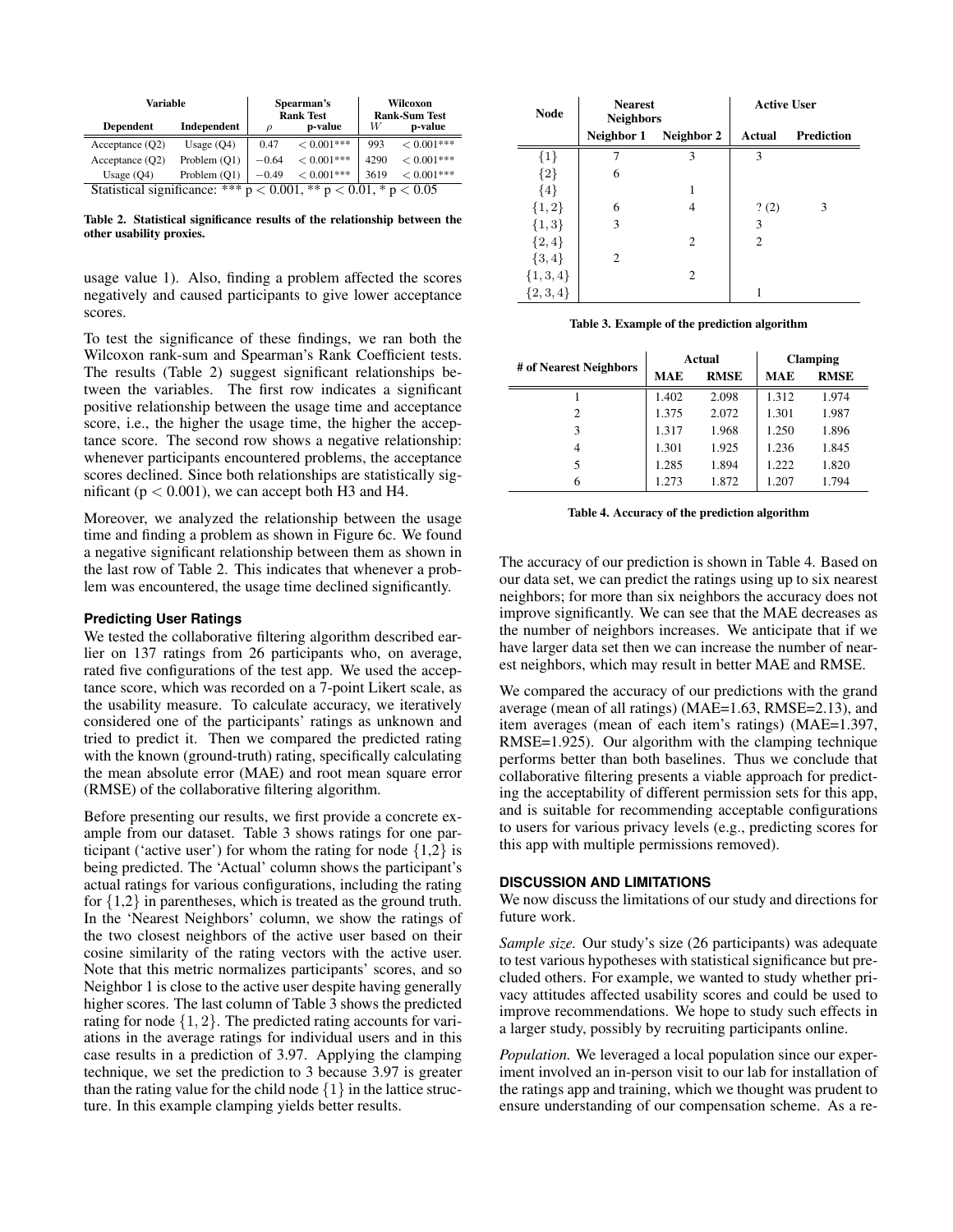<span id="page-8-0"></span>

Figure 6. Scatter plots showing the relationships between the other usability proxies a) total usage time and acceptance scores, b) finding a problem in the app and acceptance scores, and c) finding a problem and total usage time.

sult, all participants but one were university students. While our results do not extend to the general population, only 25% of our participants were technical majors and thus our sample was diverse in this sense. Future work may investigate if age is an important factor and, if so, examine crowdsourced exploration based on age groups.

*Scalable exploration of different apps.* Our study involved only one app (Instagram), which limits the generalizability of our findings. In the future we would like to compare results across various classes of apps such as social media, games, and utilities. While we expect the general pruning strategy to work (based on H1), the lattice may be very large for some apps. To improve scalability, we may monitor which permissions are utilized by the user under normal operation (for example, using the approach by Felt et al. [\[4\]](#page-9-2)), and then use our crowdsourced approach for subsets relevant to those permissions. Another possibility is to structure the exploration of an app based on knowledge gained from the exploration of another app. If similar users have already been identified, these users can be tasked to explore more diverse configurations, as common configurations are expected to add less information.

*Installation process.* On Android, users can view the permissions requested by an app during installation. Whether a participant read these permissions was unknown to us, thus possibly introducing a confound where not all participants were aware of the permission set and so were biased differently in their assessments. So, we ordered the survey questions such that participants were first asked to report any problems encountered in the app (Q1) and then informed of the removed permissions and asked to rate the app (Q2). Participants thus reflected upon their actual usage of the app immediately before rating it. Our analysis shows a strong correlation between the problems participants encountered with configurations and their ratings for those configurations, thus indicating their ratings were based largely on their experience.

*Incentivizing the crowd.* We envision our approach integrated into popular App marketplaces where app ratings can be enhanced to show the top recommended configurations for users. Though recruiting and motivating crowd participation to rate apps with some permissions disabled is not our focus in this paper, we expect that the reciprocal benefits that participation might offer could be a basis for doing so. Popular App marketplaces already demonstrate that users are motivated to rate apps for such reciprocal benefits.

*Failure modes.* Apps can behave in various ways when permissions are selectively disabled, ranging from crashes to gracefully handling errors. Our approach is primarily relevant to apps that gracefully handle any resulting errors. However, we note that combinations of permissions that render an App useless will be quickly identified by a handful of users and 'pruned' from further exploration. Thus, our approach need not inconvenience a large number of users even for apps that do not handle permission removals gracefully.

*Accuracy of the recommendations.* Some users may experience problems unrelated to the removed permissions. In our study we observed six such data points; removing these would have improved the MAE of our recommendations by 1.5%. In a real deployment, errors encountered by users could be analyzed for relevance to the particular configuration (e.g., by observing software exceptions). Moreover, like any other recommendation system, malicious users could provide fake ratings in favor of or against specific configurations. For example, Mukherjee et al. [\[11\]](#page-9-15) analyzed and proposed models for detecting fake product reviews. Although detecting such ratings is out of the scope of this paper, removing those ratings would increase the accuracy of the recommendations.

## **CONCLUSION**

Through a preliminary user study we have shown that it is feasible to apply crowdsourcing as a technique to collectively explore various security configurations of apps and find configurations that make suitable tradeoffs between privacy and usability for a diverse set of users. While others have proposed complementary techniques that rely on automated analyses or seeking opinions of permission settings from the crowd, we